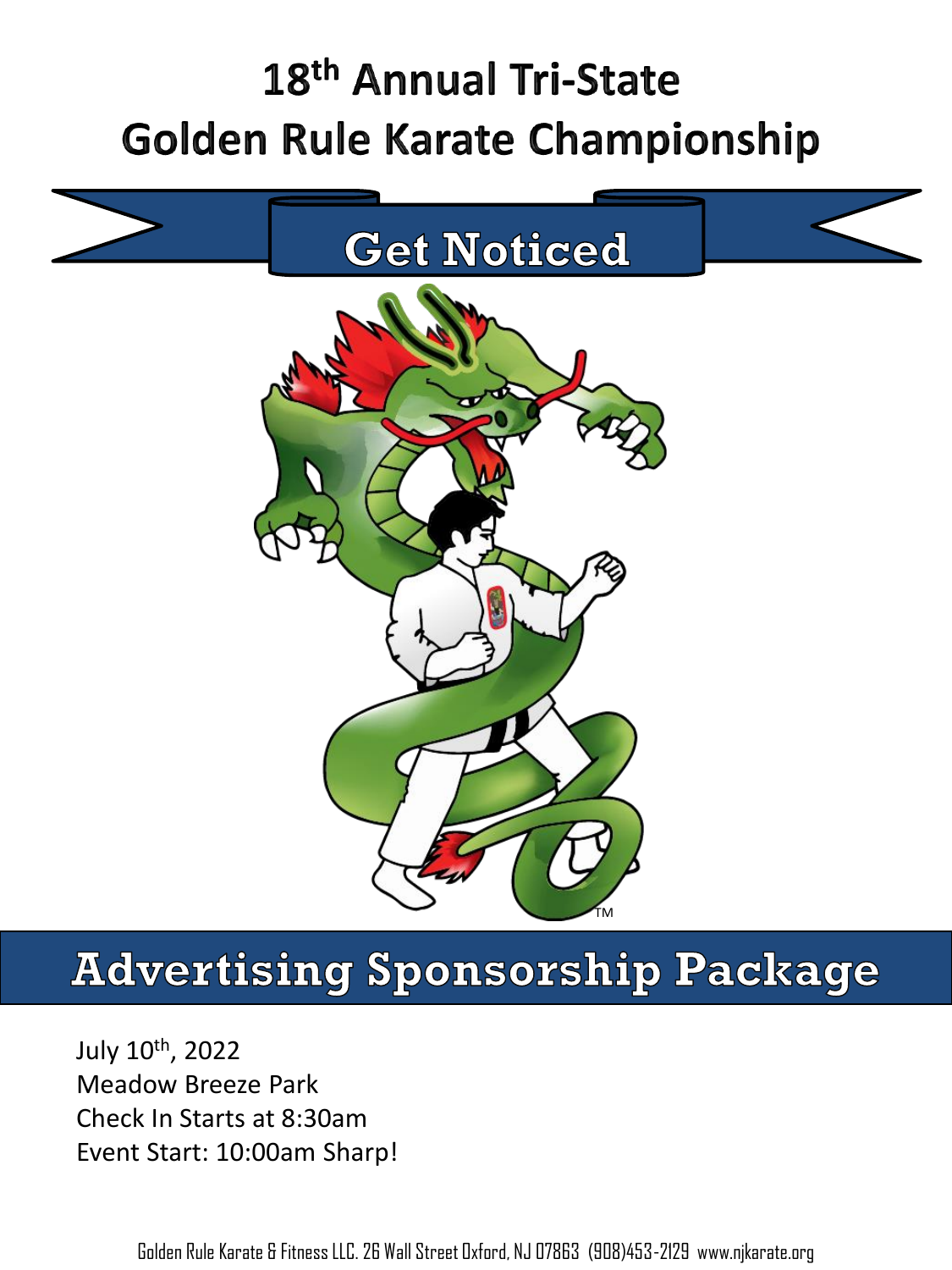At Golden Rule Karate & Fitness we are getting ready to host our 18th annual Karate tournament on July 10<sup>th</sup>, 2022. We are accepting advertising sponsorships for this event.

For 17 years the event has filled the gym at Warren Hills Regional High School, and most recently Meadow Breeze Park in Washington Township. After not hosting in 2020 because of Covid in 2021 we migrated to the pavilion at Meadow Breeze Park in Washington Township. from age 4 to people over 70 years of age along with the competitors were spectators totaling over 1,100 people. Many of the competitors come from Central and Northern New Jersey area, but some competitors come from as far away as the state of Pennsylvania, New York and Maryland. This event also gives back to the community by allowing Warren Hills Regional High School's Project Graduation, and the Boy Scouts depending on location to handle all the food concessions and keep all the profits of the sales to benefit their groups.

We have 6 different levels of advertising sponsorship available for our event. They are included in this packet. Each option has exclusive items that make that option stand out. They are packaged in a way that allows us to discount the package over the original lineitem rate in order to give you more value for your money. In becoming an advertising sponsor of this event, you would join other professional companies like Seabright Solar, Brandt Box, Rossi Auto Group, Unicorn, Verizon Wireless and others that have proudly sponsored this event in the past.

I am available at your convenience to discuss this further and answer any questions you may have concerning our event or the advertising sponsorship. This is a professionally run event that you will be proud to be associated with. Thank you very much for your time and consideration.

Sincerely,

Paul Kilduff Golden Rule Karate & Fitness LLC. info@goldenrulekaratefitness.com (908)453-2129 Office (908)310-8280 Cell Number

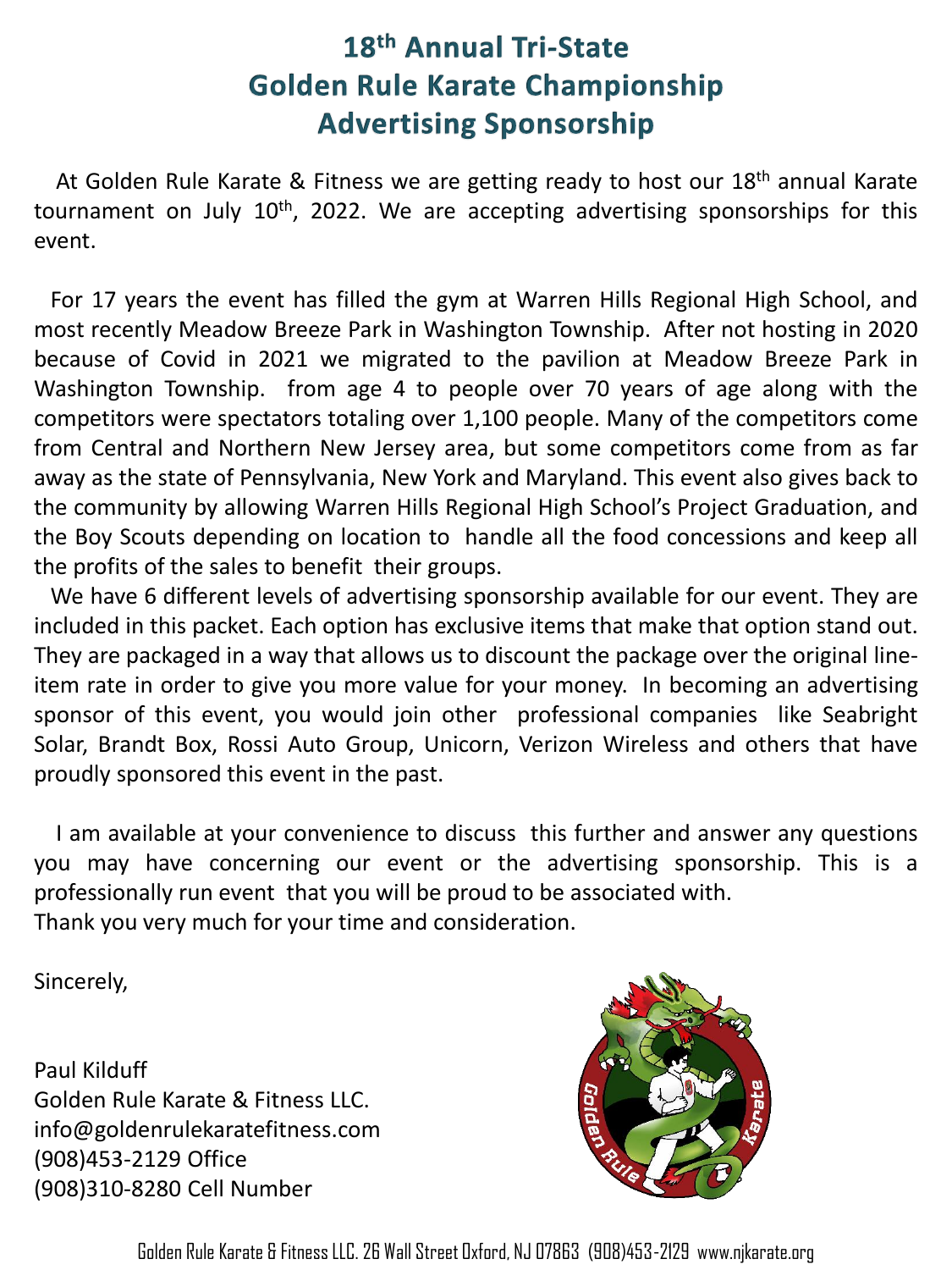

### **\$150.00 Booster Sponsorship**

- 1) Business card size ad in our electronic program.
- 2) You will be listed as a sponsor on our website.

## **\$300.00 Star Sponsorship (\$410.00 Value)**

- 1) A ¼ page ad in our electronic program.
- 2) Ad will appear on our social media pages.
- 3) Ad will appear on the monitor in our facility.
- 4) You will be listed as a sponsor on our website.
- 5) You will receive 2 spectator tickets for the Tournament.

## **\$500.00 Ring Sponsorship (\$760.00 Value)**

- 1) You will have a 6' long banner with your company name and logo including the ring you are sponsoring.
- 2) A ¼ page ad in our electronic program.
- 3) Ad will appear on our social media pages.
- 4) Ad will appear on the monitor in our facility.
- 5) You will be listed as a sponsor on our website.
- 6) You will receive 2 spectator tickets for the Tournament.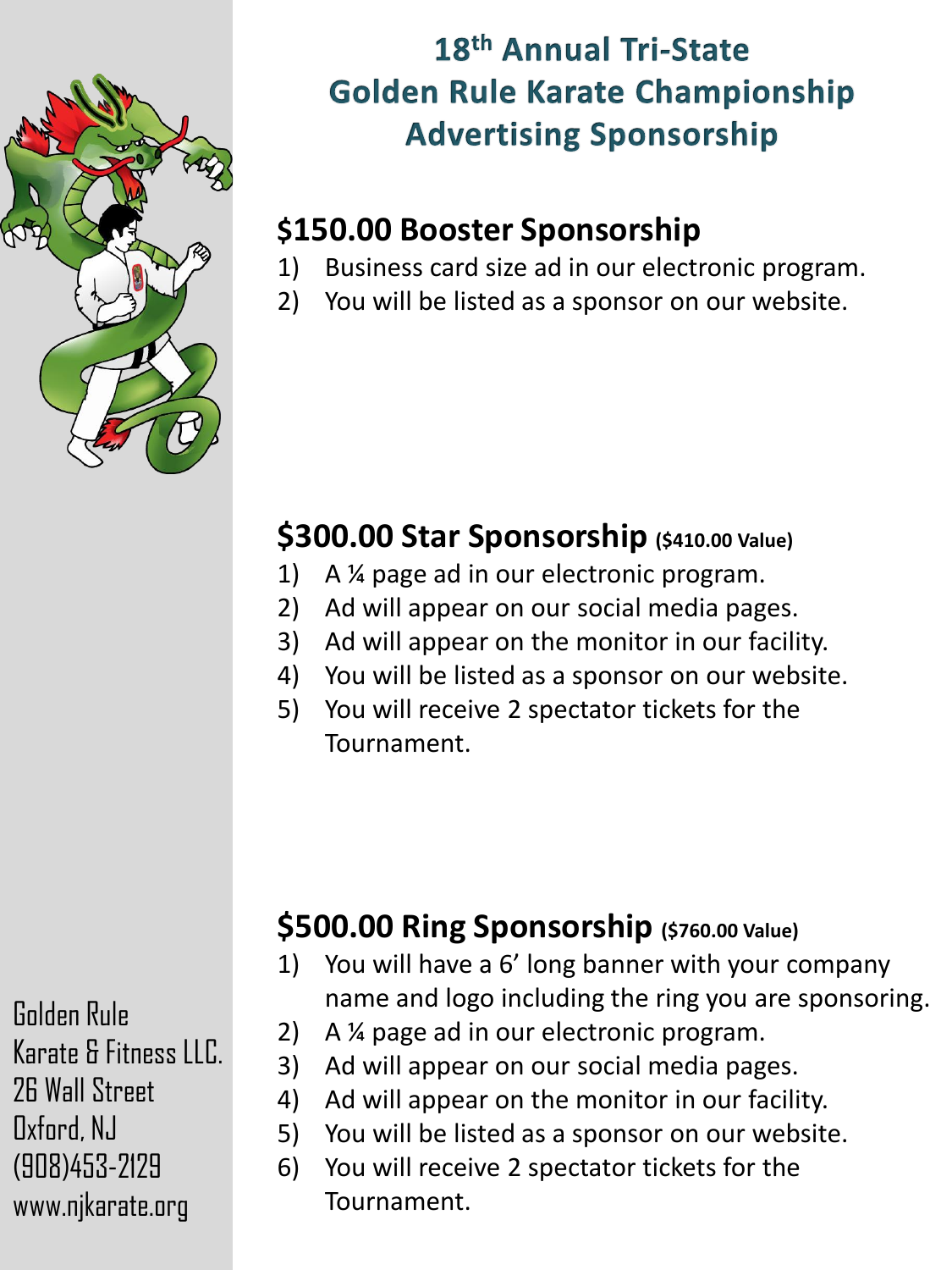

#### **\$650.00 Division Sponsorship (\$1025.00 Value)**

- 1) You will have a 6' long banner with your company name and logo including the division you are sponsoring.
- 2) Your company will be announced every time the division is announced.
- 3) A ½ page ad in our electronic program.
- 4) Ad will appear on our social media pages.
- 5) Ad will appear on the monitor in our facility.
- 6) You will be listed as a sponsor on our website.
- 7) You will receive 2 tickets for the Tournament.

#### **\$750.00 Grand Champion Sponsorship (\$1,120.00 Value) Deadline 5-1-2022**

- 1) You will have your company name on one of the 6 available Grand Champion trophies.
- 2) Your company will be announced with the calling of the division.
- 3) You can present the trophy to the Grand Champion winner.
- 4) Your picture will be taken with the winner and appear on our website and social media pages.
- 5) A ½ page ad in our electronic program.
- 6) Ad will appear on our social media pages.
- 7) Ad will appear on the monitor in our facility.
- 8) You will receive an ad banner on our website for 1 month.
- 9) You will be listed as a sponsor on our website.
- 10) You will receive 4 spectator tickets for the Tournament.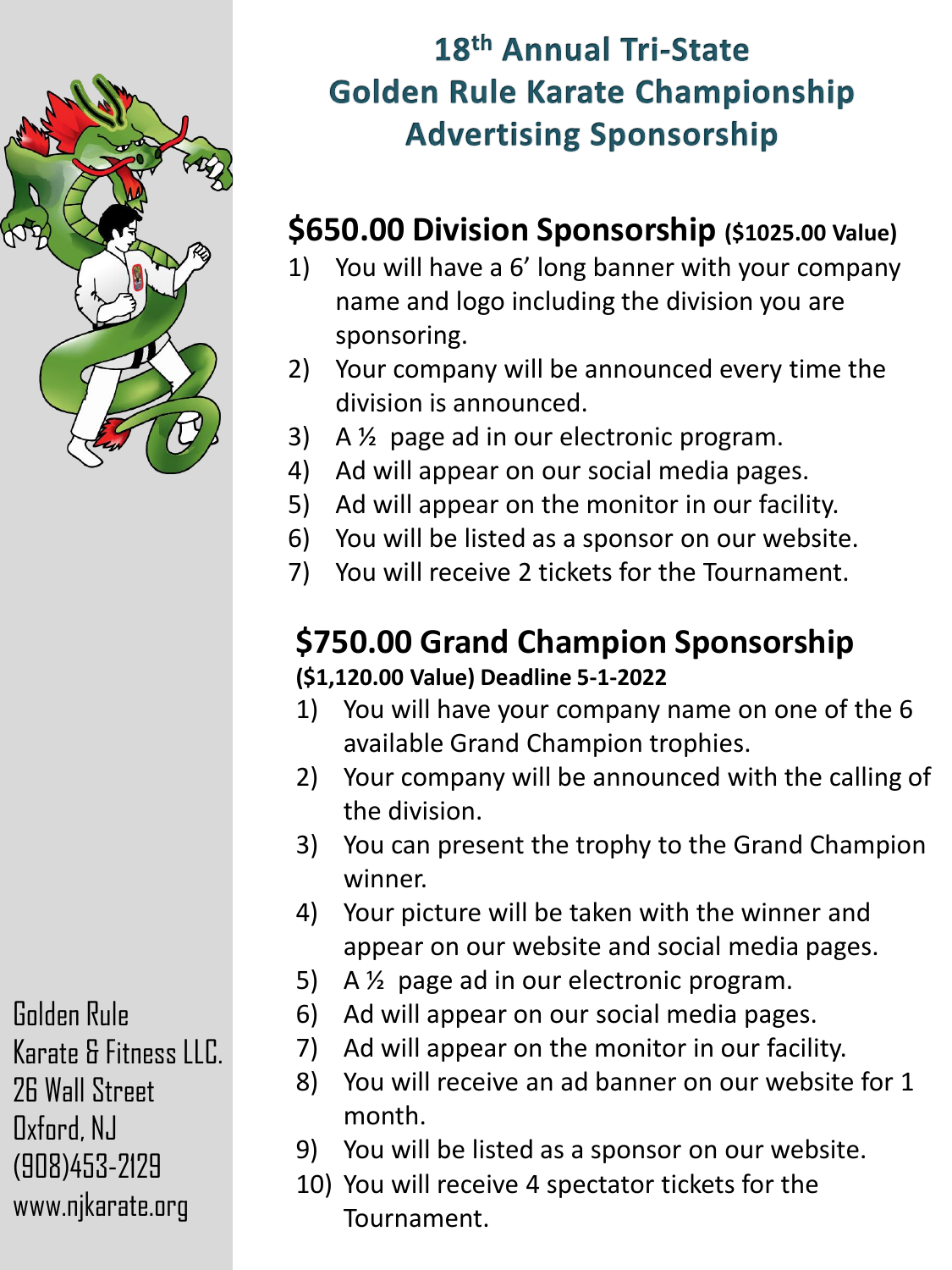

### **\$1,000.00 Black Belt Sponsorship (\$1,980 Value)**

- 1) You will have your company name on one of the 6 available Grand Champion trophies.
- 2) Your company will be announced with the calling of the division.
- 3) You can present the trophy to the Grand Champion winner.
- 4) Your picture will be taken with the winner and appear on our website and social media pages.
- 5) You will have a 2'X 3'color poster with your company name and logo hung on the front of the trophy table.
- 6) You will receive booth space in the form of a 6' table at the event.
- 7) A full-page ad in our electronic program.
- 8) You will receive an ad banner on our website for 1 month.
- 9) Ad will appear on our social media pages.
- 10) Ad will appear on the monitor in our facility.
- 11) You will be listed as a sponsor on our website.
- 12) You will receive 6 spectator tickets for the Tournament.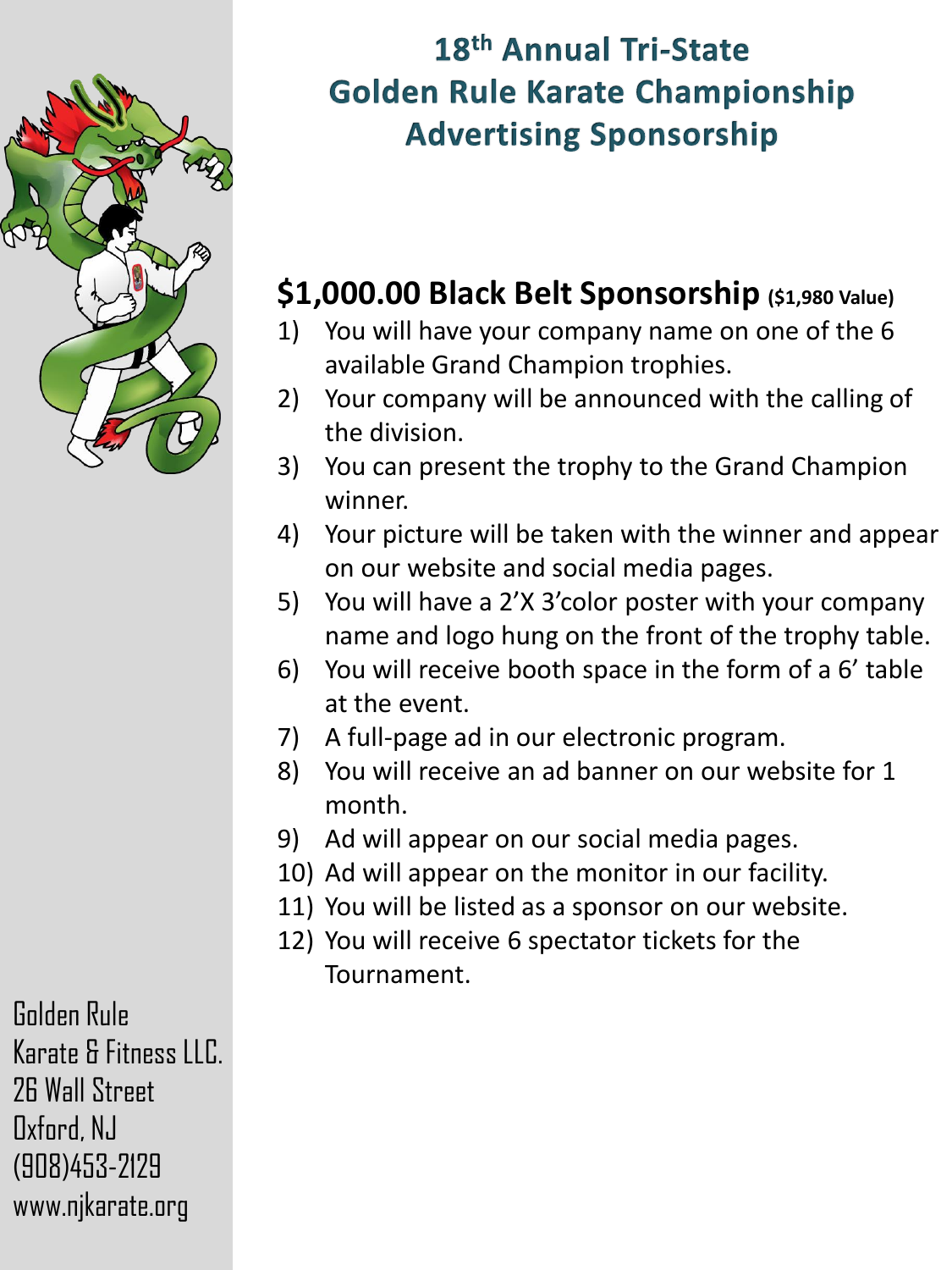

#### Line Value Menu Breakdown

Individual line items may be added to your selected package.

- 1) Listed as a sponsor on our social media page. **\$100.00**
- 2) Business card in our electronic program **\$50.00**
- 3) ¼ page ad in the electronic program **\$100.00**
- 4) ½ page ad in the electronic program **\$200.00**
- 5) Full page ad in the electronic program **\$400.00**
- 6) You will be listed as a sponsor on our website. **\$100.00**
- 7) Ad will appear on the TV in our facility until September  $1<sup>st</sup>$ . **\$100.00**
- 8) Six-foot banner. **\$350.00**
- 9) Your company will be announced on the mike. **\$75.00**
- 10) Company name on Grand Champion trophies. **\$250.00 each**
- 11) 2'X 3' color poster. **\$250.00**
- 12) Booth space in the form of a six table at the event. **\$400.00**
- 13) Corporate Self Defense & Conflict De-escalation class **\$250.00**
- 14) Banner on website liked to your website **\$200**